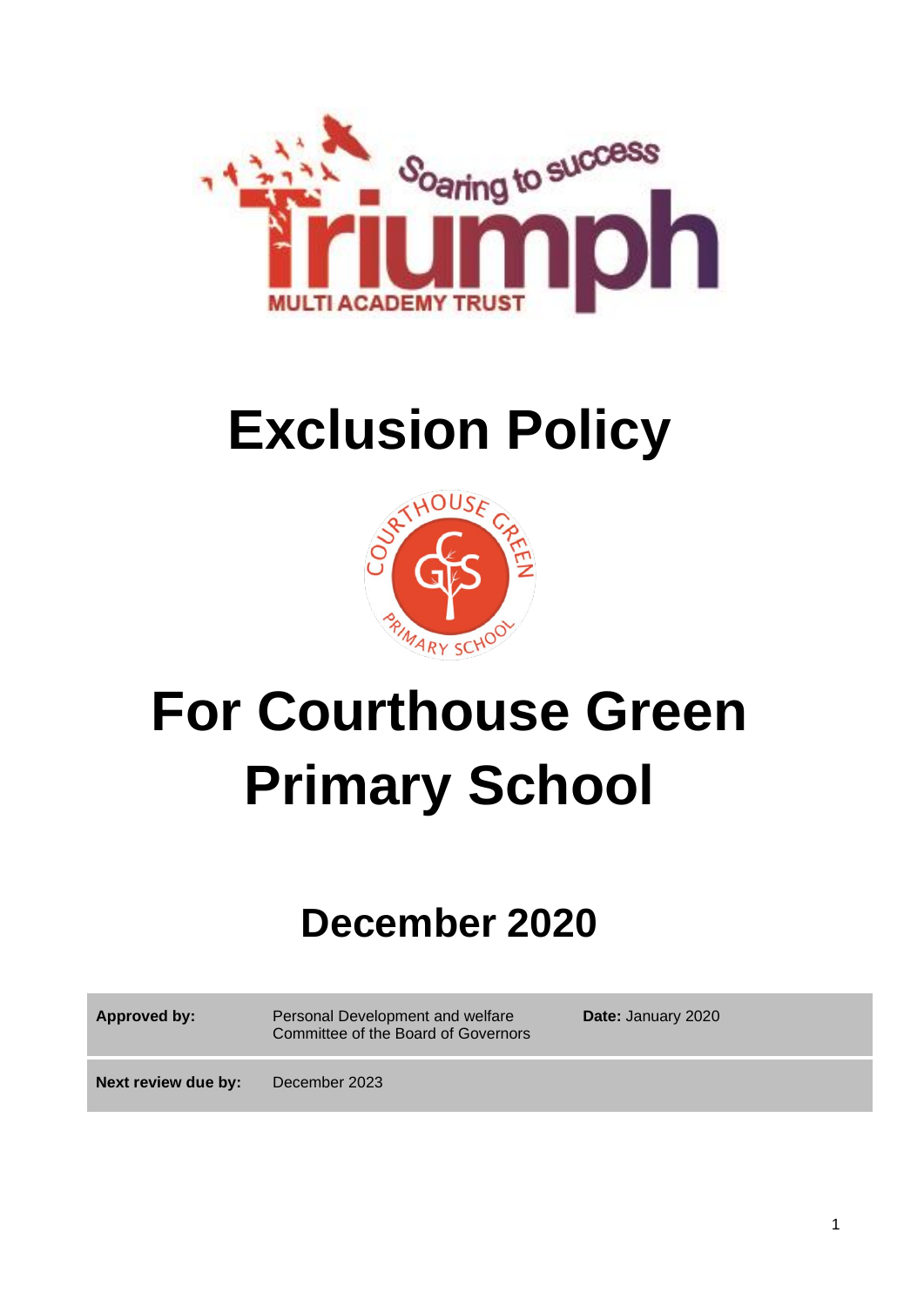## **Aims**

Our school aims to ensure that:

- The exclusions process is applied fairly and consistently
- The exclusions process is understood by governors, staff, parents and pupils
- Pupils in school are safe and happy

# **Legislation and statutory guidance**

This policy is based on statutory guidance from the Department for Education: Exclusion from maintained schools, academies and pupil referral units (PRUs) in England. It is based on the following legislation, which outline schools' powers to exclude pupils: Section 52 of the Education Act 2002, as amended by the Education Act 2011 and The School Discipline (Pupil Exclusions and Reviews) (England) Regulations 2012

In addition, the policy is based on: Part 7, chapter 2 of the Education and Inspections Act 2006, which looks at parental responsibility for excluded pupils and Section 579 of the Education Act 1996, which defines 'school day'. The Education (Provision of Full-Time Education for Excluded Pupils) (England) Regulations 2007, as amended by The Education (Provision of Full-Time Education for Excluded Pupils) (England) (Amendment) Regulations 2014. This policy complies with our funding agreement and articles of association.

## **The decision to exclude**

Only the headteacher, or acting headteacher, can exclude a pupil from school. A permanent exclusion will be taken as a last resort.

Our school is aware that off-rolling is unlawful. Ofsted defines off-rolling as:

"…the practice of removing a pupil from the school roll without a formal, permanent exclusion or by encouraging a parent to remove their child from the school roll, when the removal is primarily in the interests of the school rather than in the best interests of the pupil."

We are committed to following all statutory exclusions procedures to ensure that every child receives an education in a safe and caring environment. A decision to exclude a pupil will be taken only:

- In response to serious or persistent breaches of the school's relational behaviour policy, and
- If allowing the pupil to remain in school would seriously harm the education or welfare of others

Before deciding whether to exclude a pupil, either permanently or for a fixed period, the headteacher will:

- Consider all the relevant facts and evidence, including whether the incident(s) leading to the exclusion were provoked
- Allow the pupil to give their version of events
- Consider if the pupil has special educational needs (SEN)

#### **Definition**

For the purposes of exclusions, school day is defined as any day on which there is a school session. Therefore, INSET or staff training days do not count as a school day.

#### **Roles and responsibilities**

*The headteacher* 

# **Informing parents**

The headteacher will immediately provide the following information, in writing, to the parents of an excluded pupil:

- The reason(s) for the exclusion
- The length of a fixed-term exclusion or, for a permanent exclusion, the fact that it is permanent
- Information about parents' right to make representations about the exclusion to the governing board and how the pupil may be involved in this
- How any representations should be made
- Where there is a legal requirement for the governing board to meet to consider the reinstatement of a pupil, and that parents have a right to attend a meeting, be represented at a meeting (at their own expense) and to bring a friend

The headteacher will also notify parents by the end of the afternoon session on the day their child is excluded that for the first 5 school days of an exclusion, or until the start date of any alternative provision where this is earlier, parents are legally required to ensure that their child is not present in a public place during school hours without a good reason. Parents may be given a fixed penalty notice or prosecuted if they fail to do this. If alternative provision is being arranged, the following information will be included when notifying parents of an exclusion: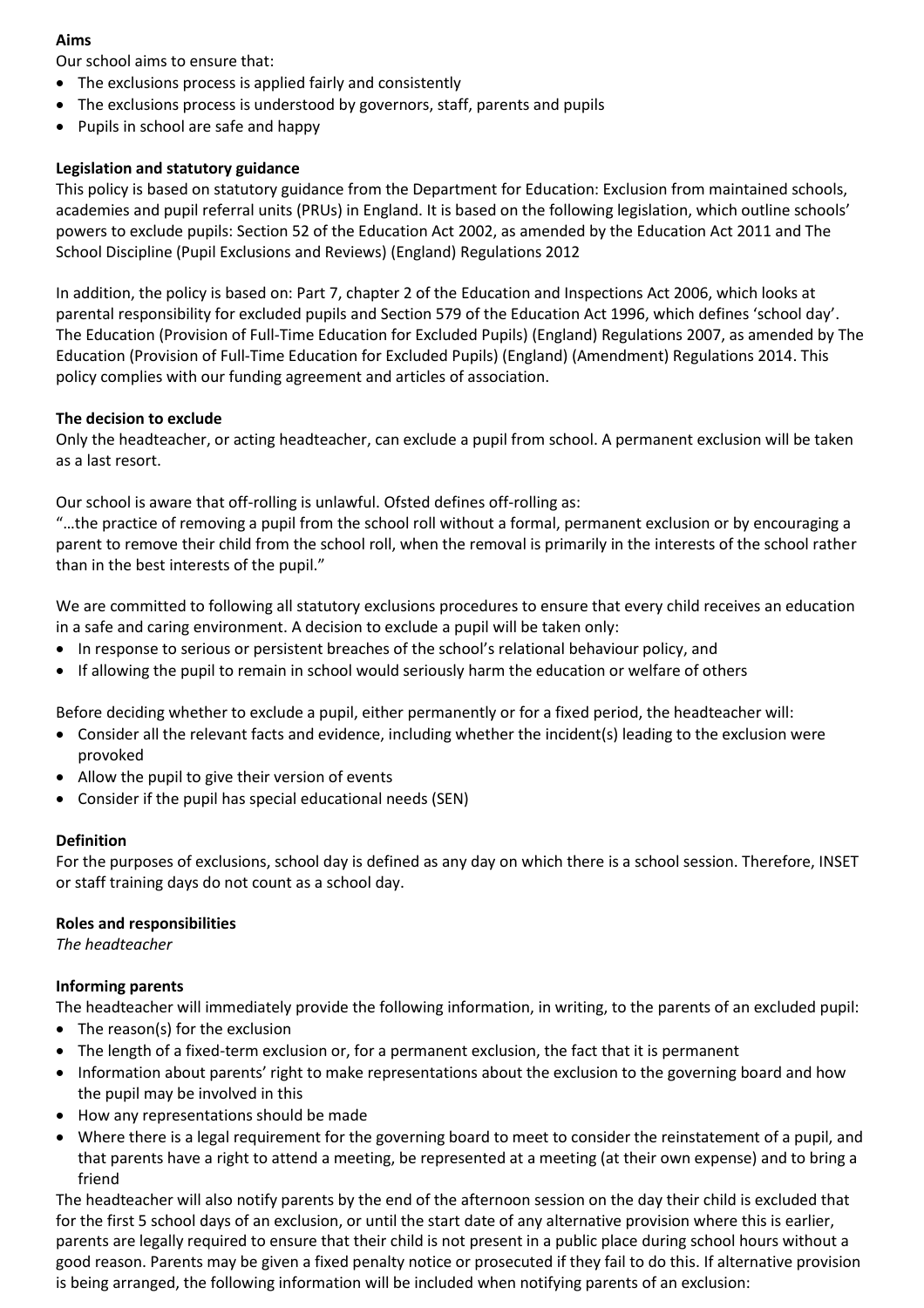- The start date for any provision of full-time education that has been arranged
- The start and finish times of any such provision, including the times for morning and afternoon sessions, where relevant
- The address at which the provision will take place
- Any information required by the pupil to identify the person they should report to on the first day

Where this information on alternative provision is not reasonably ascertainable by the end of the afternoon session, it may be provided in a subsequent notice, but it will be provided no later than 48 hours before the provision is due to start. The only exception to this is where alternative provision is to be provided before the sixth day of an exclusion, in which case the information can be provided with less than 48 hours' notice with parents' consent. Informing the governing board and local authority.

The headteacher will immediately notify the governing board and the local authority (LA) of:

- A permanent exclusion, including when a fixed-period exclusion is followed by a decision to permanently exclude
- Exclusions which would result in the pupil being excluded for more than 5 school days (or more than 10 lunchtimes) in a term
- Exclusions which would result in the pupil missing a public examination

For a permanent exclusion, if the pupil lives outside the LA in which the school is located, the headteacher will also immediately inform the pupil's 'home authority' of the exclusion and the reason(s) for it without delay. For all other exclusions, the headteacher will notify the governing board and LA once a term.

## *The governing board*

Responsibilities regarding exclusions are delegated to a panel of the governing board (this can be smaller than 3 governors). The panel has a duty to consider the reinstatement of an excluded pupil (see section 6). Within 14 days of receipt of a request, the governing board will provide the secretary of state with information about any exclusions in the last 12 months. For a fixed-period exclusion of more than 5 school days, the governing board will arrange suitable full-time education for the pupil. This provision will begin no later than the sixth day of the exclusion.

#### *The LA*

For permanent exclusions, the LA is responsible for arranging suitable full-time education to begin no later than the sixth day of the exclusion.

# **Considering the reinstatement of a pupil**

The governing board will consider the reinstatement of an excluded pupil within 15 school days of receiving the notice of the exclusion if:

- The exclusion is permanent
- It is a fixed-term exclusion which would bring the pupil's total number of school days of exclusion to more than 15 in a term
- It would result in a pupil missing a public examination or national curriculum test

If requested to do so by parents, the panel will consider the reinstatement of an excluded pupil within 50 school days of receiving notice of the exclusion if the pupil would be excluded from school for more than 5 school days, but less than 15, in a single term. Where an exclusion would result in a pupil missing a public examination, the panel will consider the reinstatement of the pupil before the date of the examination. If this is not practicable, the panel will consider the exclusion and decide whether or not to reinstate the pupil.

The panel can either:

- Decline to reinstate the pupil, or
- Direct the reinstatement of the pupil immediately, or on a particular date

In reaching a decision, the panel will consider whether the exclusion was lawful, reasonable and procedurally fair and whether the headteacher followed their legal duties. They will decide whether or not a fact is true 'on the balance of probabilities', which differs from the criminal standard of 'beyond reasonable doubt', as well as any evidence that was presented in relation to the decision to exclude. Minutes will be taken of the meeting, and a record of evidence considered kept. The outcome will also be recorded on the pupil's educational record. The panel will notify, in writing, the headteacher, parents and the LA of its decision, along with reasons for its decision, without delay.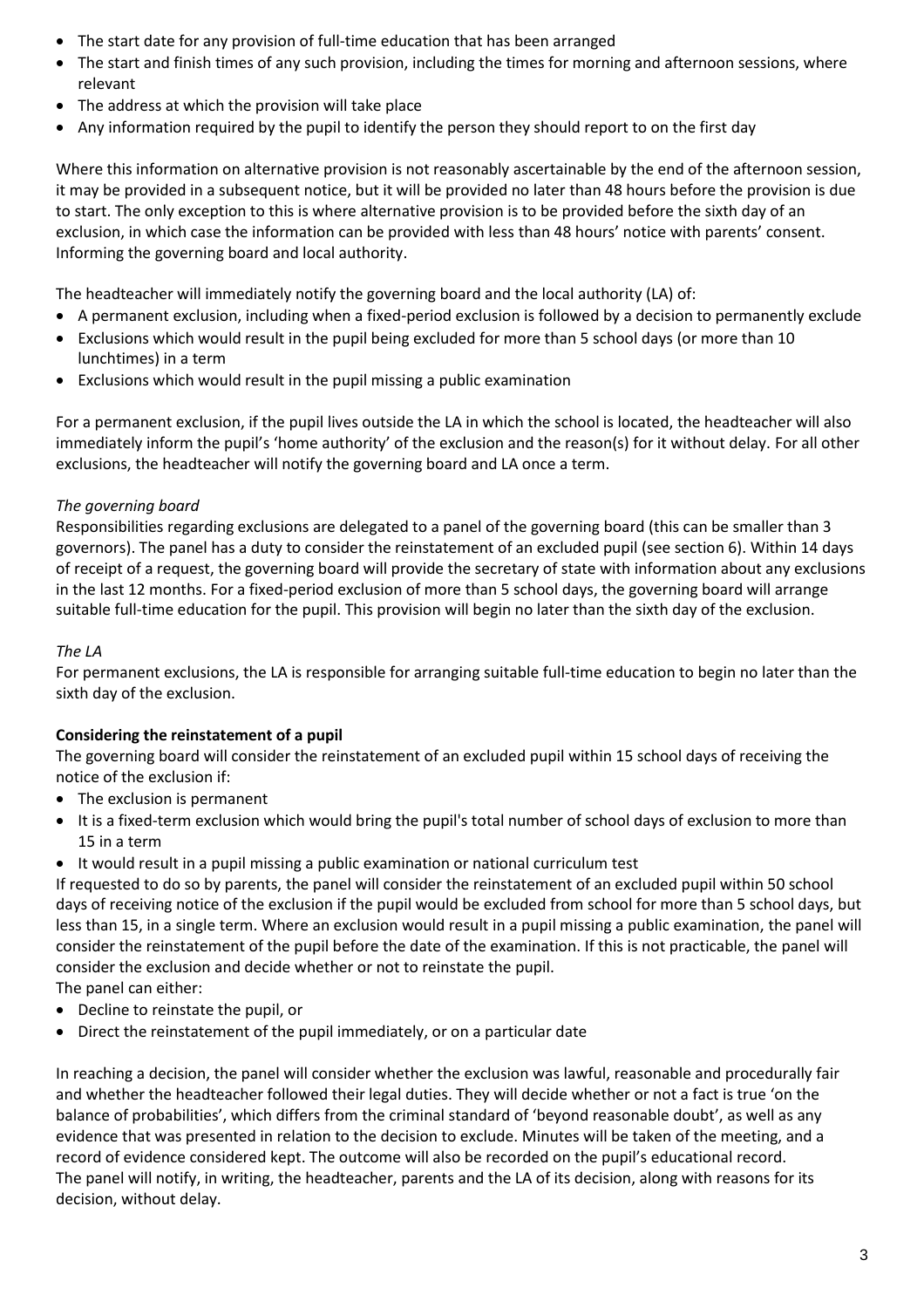Where an exclusion is permanent, the panel's decision will also include the following:

- The fact that it is permanent
- Notice of parents' right to ask for the decision to be reviewed by an independent review panel, and:
	- The date by which an application for an independent review must be made
	- The name and address to whom an application for a review should be submitted
	- That any application should set out the grounds on which it is being made and that, where appropriate, reference to how the pupil's SEN are considered to be relevant to the exclusion
	- That, regardless of whether the excluded pupil has recognised SEN, parents have a right to require the [LA/academy trust] to appoint an SEN expert to attend the review
	- Details of the role of the SEN expert and that there would be no cost to parents for this appointment
	- That parents must make clear if they wish for an SEN expert to be appointed in any application for a review
	- That parents may, at their own expense, appoint someone to make written and/or oral representations to the panel, and parents may also bring a friend to the review

That if parents believe that the exclusion has occurred as a result of discrimination, they may make a claim under the Equality Act 2010 to the first-tier tribunal (special educational needs and disability), in the case of disability discrimination, or the county court, in the case of other forms of discrimination. A claim of discrimination made under these routes should be lodged within 6 months of the date on which the discrimination is alleged to have taken place.

# **An independent review**

If parents apply for an independent review, the academy trust will arrange for an independent panel to review the decision of the governing board not to reinstate a permanently excluded pupil. Applications for an independent review must be made within 15 school days of notice being given to the parents by the panel of the governing board of its decision to not reinstate a pupil.

A panel of 3 or 5 members will be constituted with representatives from each of the categories below. Where a 5 member panel is constituted, 2 members will come from the school governors category and 2 members will come from the headteacher category. A lay member to chair the panel who has not worked in any school in a paid capacity, disregarding any experience as a school governor or volunteer. School governors who have served as a governor for at least 12 consecutive months in the last 5 years, provided they have not been teachers or headteachers during this time.

Headteachers or individuals who have been a headteacher within the last 5 years A person may not serve as a member of a review panel if they:

- Are a [member/director] of the [LA/academy trust], or governing board of the excluding school
- Are the headteacher of the excluding school, or have held this position in the last 5 years
- Are an employee of the [LA/academy trust], or the governing board, of the excluding school (unless they are employed as a headteacher at another school)
- Have, or at any time have had, any connection with the [LA/academy trust], school, governing board, parents or pupil, or the incident leading to the exclusion, which might reasonably be taken to raise doubts about their impartiality
- Have not had the required training within the last 2 years (see appendix 1 for what training must cover)

A clerk will be appointed to the panel.

The independent panel will decide one of the following:

- Uphold the governing board's decision
- Recommend that the governing board reconsiders reinstatement
- Quash the governing board's decision and direct that they reconsider reinstatement (only when the decision is judged to be flawed)

The panel's decision can be decided by a majority vote. In the case of a tied decision, the chair has the casting vote.

# **School registers**

A pupil's name will be removed from the school admissions register if:

- 15 school days have passed since the parents were notified of the exclusion panel's decision to not reinstate the pupil and no application has been made for an independent review panel, or
- The parents have stated in writing that they will not be applying for an independent review panel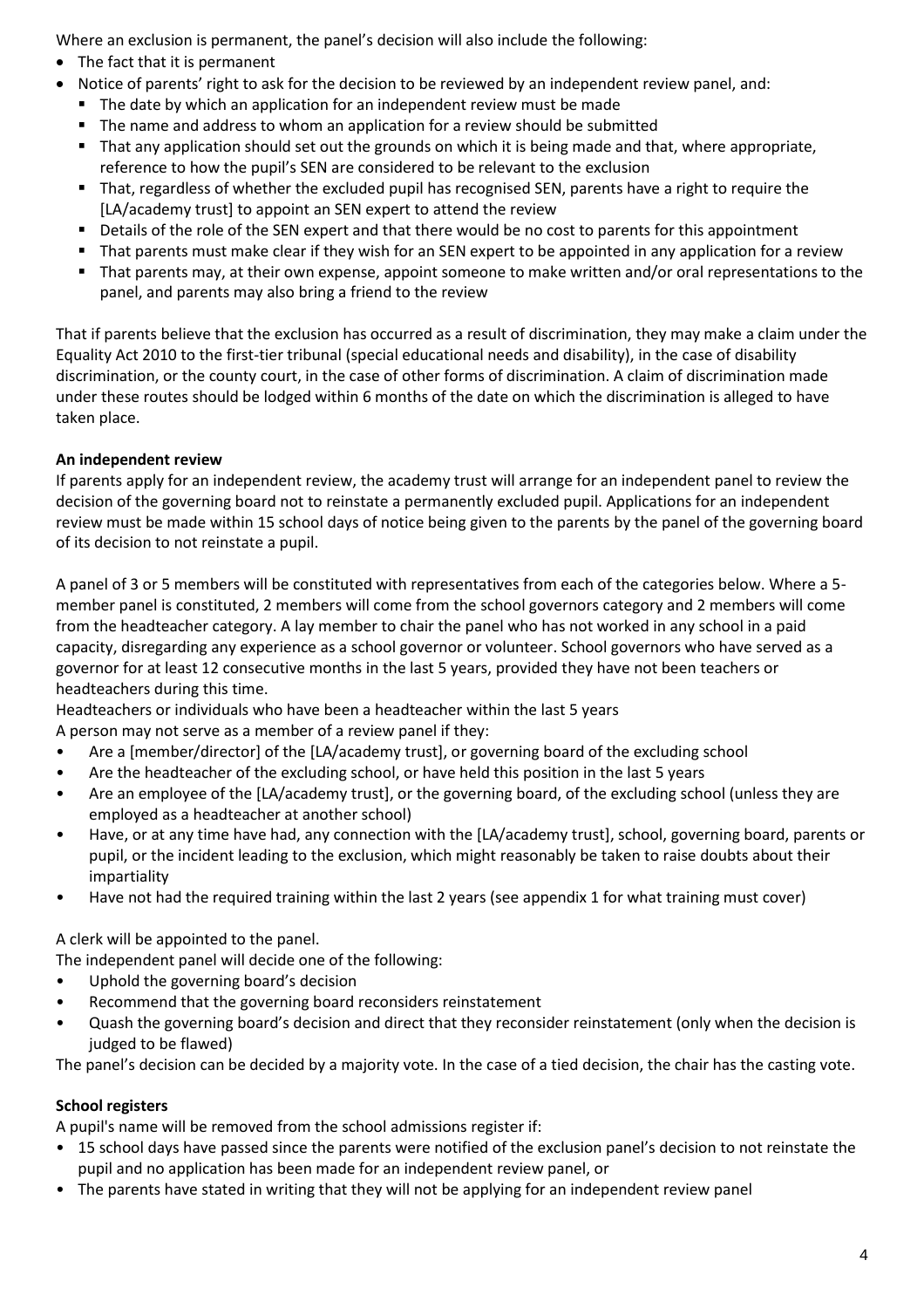Where an application for an independent review has been made, the governing board will wait until that review has concluded before removing a pupil's name from the register. Where alternative provision has been made for an excluded pupil and they attend it, code B (education off-site) or code D (dual registration) will be used on the attendance register. Where excluded pupils are not attending alternative provision, code E (absent) will be used.

# **Returning from a fixed-term exclusion**

Following a fixed-term exclusion, a re-integration meeting will be held involving the pupil, parents, a member of senior staff and other staff, where appropriate. The following measures may be implemented when a pupil returns from a fixed-term exclusion. The points below are suggestions only and should be adapted to your school's specific circumstances.

- Agreeing a behaviour contract
- Putting a pupil 'on report'
- Internal isolation

# **Monitoring arrangements**

The PD&W committee monitors the number of exclusions every term and reports back to the full board. They also liaise with the local authority to ensure suitable full-time education for excluded pupils.

## **Links with other policies**

This exclusions policy is linked to our

- Behaviour policy
- SEN policy and information report

# Appendix 1: Independent review panel training

The academy trust must ensure that all members of an independent review panel and clerks have received training within the 2 years prior to the date of the review.

Training must have covered:

- o The requirements of the primary legislation, regulations and statutory guidance governing exclusions, which would include an understanding of how the principles applicable in an application for judicial review relate to the panel's decision making
- $\circ$  The need for the panel to observe procedural fairness and the rules of natural justice
- o The role of the chair and the clerk of a review panel
- o The duties of headteachers, governing boards and the panel under the Equality Act 2010
- o The effect of section 6 of the Human Rights Act 1998 (acts of public authorities unlawful if not compatible with certain human rights) and the need to act in a manner compatible with human rights protected by that Act

#### **Addendum**

This addendum applies for the duration of time that the Department for Education's (DfE's) statutory guidance on [temporary changes to exclusions during COVID-19](https://www.gov.uk/government/publications/school-exclusion/changes-to-the-school-exclusion-process-during-the-coronavirus-outbreak) is in place. It sets out temporary changes to our normal exclusion policy. Pupils, parents and staff should continue to follow our normal exclusion policy with respect to anything not covered in this addendum.

#### **Remote panel meetings**

For exclusions occurring between **1 June 2020 and 24 March 2021**, any meeting of a governing board exclusion panel or an independent review panel (IRP) will be held via remote access if:

- $\triangleright$  It is not reasonably practicable for the meeting to take place in person, within the usual timescales, due to coronavirus
- Our governing board (or the arranging authority, if the meeting is an IRP) is satisfied that:
	- All participants agree to the use of remote access
	- All participants have access to the technology which will allow them to hear and speak throughout the meeting, and (if a live video link is used) to see the other participants and be seen by them
	- All participants will be able to put across their point of view or fulfil their function
	- The meeting can be held fairly and transparently via remote access

During remote meetings, procedural requirements will remain as normal. For example, parents can still have a friend or representative join the meeting.